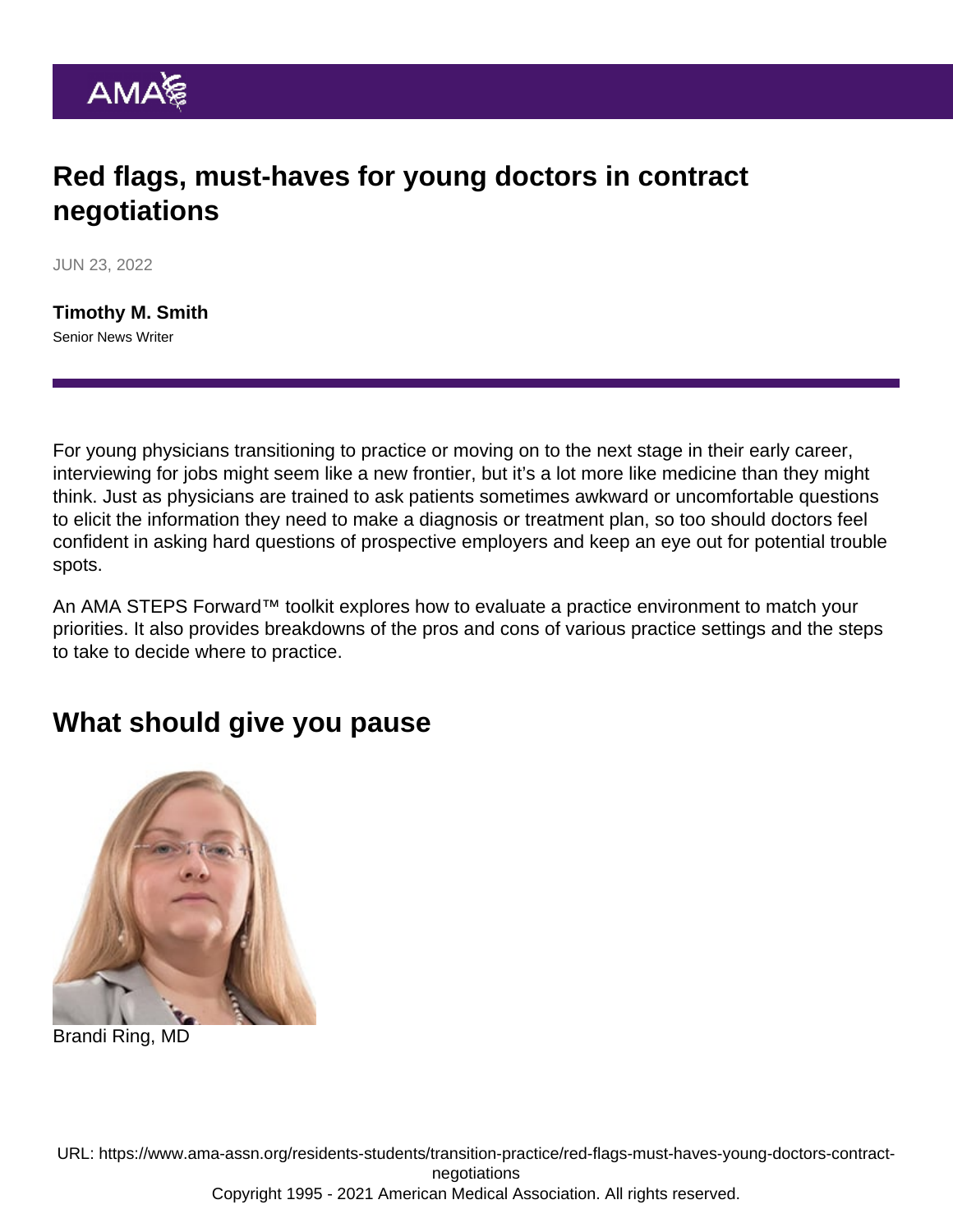"Interviewing and negotiating contracts are really big windows into your relationship with a practice," said AMA member [Brandi Ring, MD](https://www.ama-assn.org/residents-students/specialty-profiles/what-it-s-specialize-gynecology-shadowing-dr-ring), associate medical director of obstetrics and gynecology at the Center for Children and Women Southwest, in Houston.

"The biggest red flag is if you're really uncomfortable during the negotiation process—if you're arguing and not feeling respected and not feeling valued," Dr. Ring said. "That's not going to get better once you sign the contract."

But a healthy relationship also depends on concrete details, including things as fundamental as work schedules and staffing.

"I've always felt a red flag was when an employer failed to commit to something around hours, time, responsibilities," said AMA member Michael Hanak, MD, associate chief medical officer of population health at Rush University Medical Center, in Chicago. "If everything is only discussed in general terms, what do they think your Monday's going to look like when you start working? Are you on 12 hours a day or eight hours a day? You need to know these things."

You should also look for details on call responsibilities and time off, both noted.

Michael Hanak, MD

"As a resident, you're probably tired of being on call," Dr. Hanak said. "You might enter a practice where they give you a beautiful new office in a beautiful new building and tell you you're the face of their new operation. But that might also mean that until you bring more people on, you'll be the only one on call. You definitely want to know what support mechanisms are set up around you."

Listen to or read highlights from this great AMA ["Making the Rounds"](https://podcasts.apple.com/us/podcast/making-the-rounds/id1434891498?mt=2) podcast for [tips on what to](https://www.ama-assn.org/residents-students/career-planning-resource/evaluating-prospective-employer) [consider before you begin the contracting process](https://www.ama-assn.org/residents-students/career-planning-resource/evaluating-prospective-employer).

URL: [https://www.ama-assn.org/residents-students/transition-practice/red-flags-must-haves-young-doctors-contract](https://www.ama-assn.org/residents-students/transition-practice/red-flags-must-haves-young-doctors-contract-negotiations)[negotiations](https://www.ama-assn.org/residents-students/transition-practice/red-flags-must-haves-young-doctors-contract-negotiations)